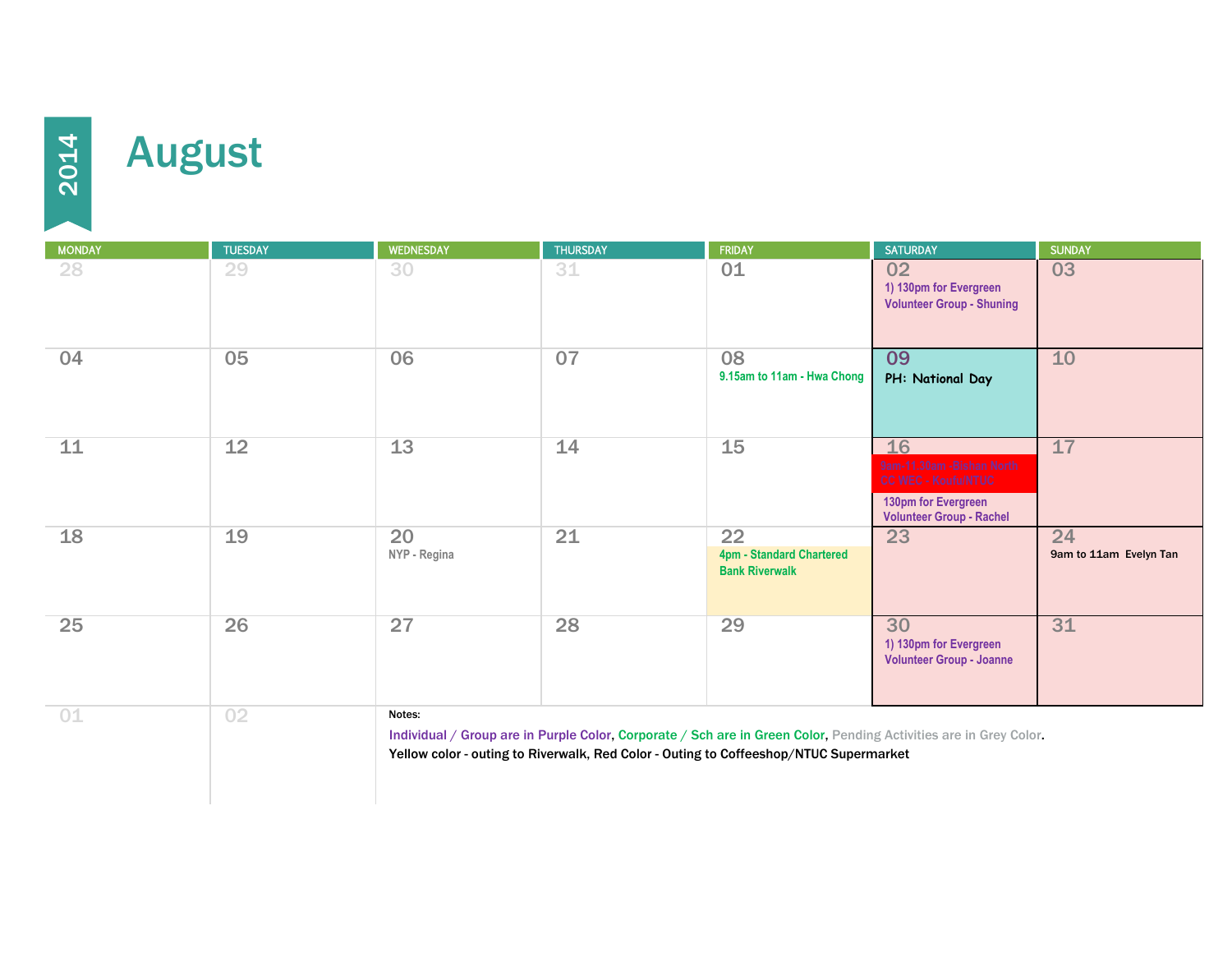

| <b>MONDAY</b> | <b>TUESDAY</b>  | <b>WEDNESDAY</b>                                                                                                                                                                                                     | <b>THURSDAY</b> | <b>FRIDAY</b> | <b>SATURDAY</b>                                                                                                     | <b>SUNDAY</b> |  |
|---------------|-----------------|----------------------------------------------------------------------------------------------------------------------------------------------------------------------------------------------------------------------|-----------------|---------------|---------------------------------------------------------------------------------------------------------------------|---------------|--|
| 01            | 02              | 03                                                                                                                                                                                                                   | 04              | 05            | 06<br>3-5pm - Punggol Periwinkle<br>/Oasis RC<br>4-6.30pm - Lantern Walk with<br><b>Catherine - Evergreen group</b> | 07            |  |
| 08            | 09              | 10<br>2-4pm - RSVP group                                                                                                                                                                                             | 11              | 12            | 13<br>7.30am - 9am Riverwalk with<br><b>SIAEC</b><br>1.30pm Evergreen Volunteer<br><b>Group - Siok Hoon</b>         | 14            |  |
| 15            | 16              | 17<br>NYP - Regina                                                                                                                                                                                                   | 18              | 19            | <b>20</b>                                                                                                           | 21            |  |
| 22            | $\overline{23}$ | 24                                                                                                                                                                                                                   | 25              | 26            | 27<br>1) 130pm for Evergreen<br><b>Volunteer Group - Ling</b>                                                       | 28            |  |
| 29            | 30              | 01                                                                                                                                                                                                                   | 02              | 03            | 04                                                                                                                  | 05            |  |
| 06            | 07              | Notes:<br>Individual / Group are in Purple Color, Corporate / Sch are in Green Color, Pending Activities are in Grey Color.<br>Yellow color - outing to Riverwalk, Red Color - Outing to Coffeeshop/NTUC Supermarket |                 |               |                                                                                                                     |               |  |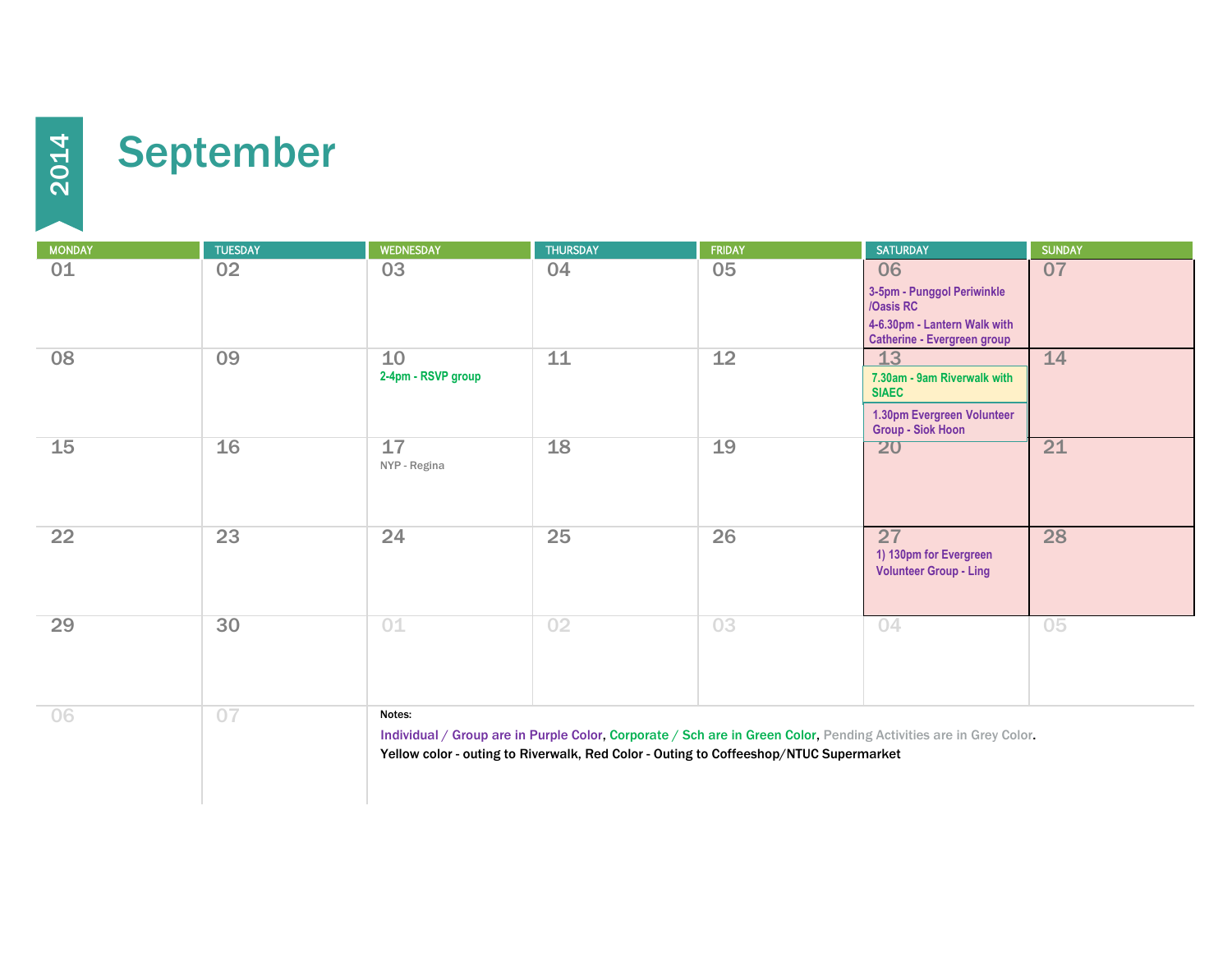## **October**

| <b>MONDAY</b> | <b>TUESDAY</b>                                                                           | <b>WEDNESDAY</b>                                                                                                                                                                                                     | <b>THURSDAY</b>                                                                          | <b>FRIDAY</b>                                                                            | <b>SATURDAY</b>                                                                                         | <b>SUNDAY</b> |  |
|---------------|------------------------------------------------------------------------------------------|----------------------------------------------------------------------------------------------------------------------------------------------------------------------------------------------------------------------|------------------------------------------------------------------------------------------|------------------------------------------------------------------------------------------|---------------------------------------------------------------------------------------------------------|---------------|--|
| 29            | 30                                                                                       | 01                                                                                                                                                                                                                   | 02                                                                                       | 03                                                                                       | 04                                                                                                      | 05            |  |
| 06            | 07                                                                                       | 08<br>9-2pm - BHEH outing to<br><b>Peranakan Museum Trip with</b><br><b>12 Residents</b>                                                                                                                             | 09                                                                                       | 10<br>9-2pm - BHEH outing to<br><b>Peranakan Museum Trip with</b><br><b>12 Residents</b> | 11<br>9.30am - 1pm Changi Airport<br>with SIAEC<br>1.30pm Evergreen Volunteer<br><b>Group - Shuning</b> | 12            |  |
| 13            | 14<br>9-2pm - BHEH outing to<br><b>Peranakan Museum Trip with</b><br><b>12 Residents</b> | 15                                                                                                                                                                                                                   | 16<br>9-2pm - BHEH outing to<br><b>Peranakan Museum Trip with</b><br><b>12 Residents</b> | 17                                                                                       | 18<br>1) 130pm for Evergreen<br><b>Volunteer Group - Rachel</b>                                         | 19            |  |
| 20            | 21                                                                                       | $\overline{22}$<br>PH: Deepavali                                                                                                                                                                                     | 23                                                                                       | 24                                                                                       | 25                                                                                                      | 26            |  |
| 27            | 28                                                                                       | 29                                                                                                                                                                                                                   | 30                                                                                       | 31                                                                                       | 01                                                                                                      | 02            |  |
| 03            | 04                                                                                       | Notes:<br>Individual / Group are in Purple Color, Corporate / Sch are in Green Color, Pending Activities are in Grey Color.<br>Yellow color - outing to Riverwalk, Red Color - Outing to Coffeeshop/NTUC Supermarket |                                                                                          |                                                                                          |                                                                                                         |               |  |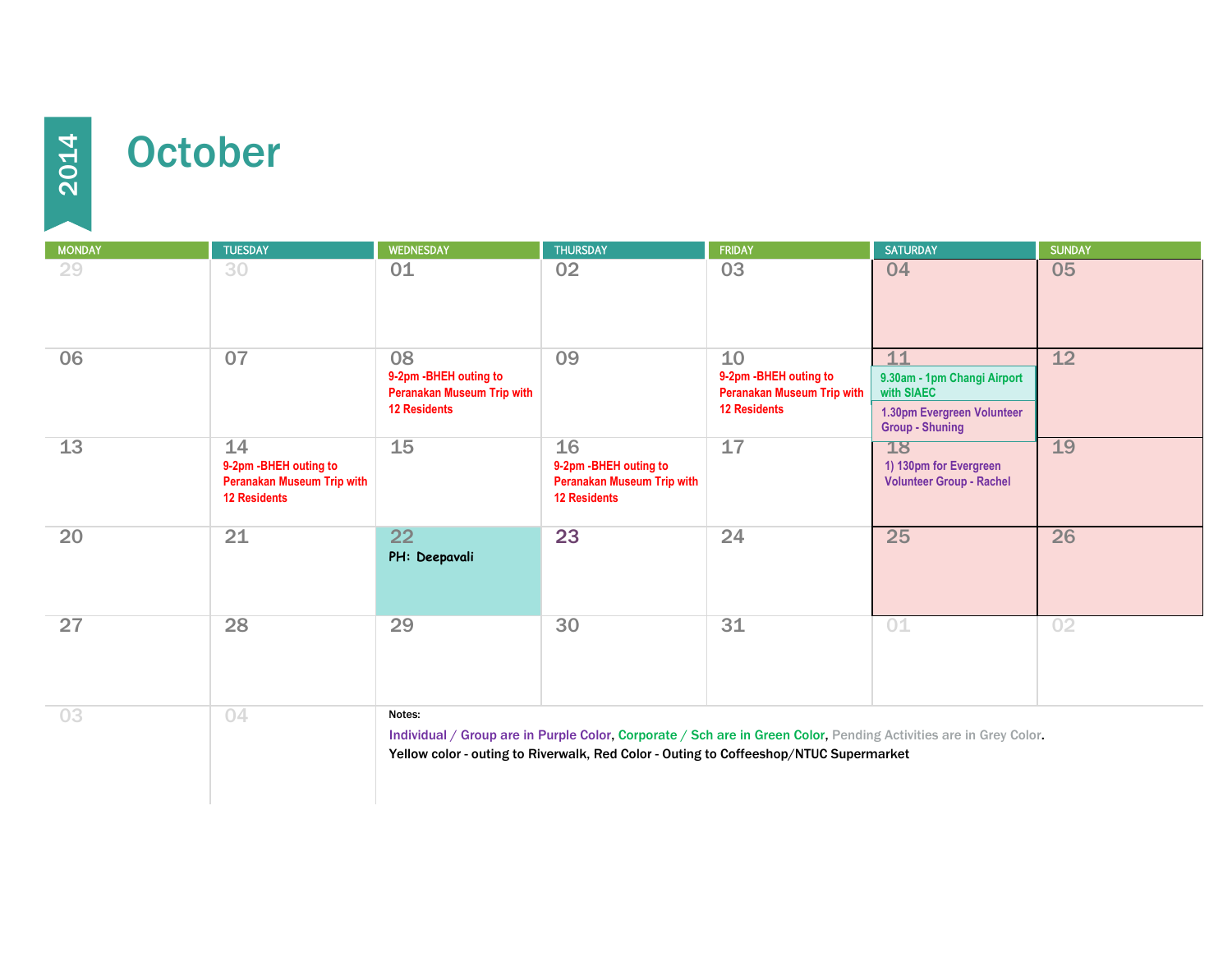

## November

MONDAY TUESDAY WEDNESDAY THURSDAY FRIDAY SATURDAY SUNDAY 27 28 29 30 31 01 02 **1) 130pm for Evergreen Volunteer Group - Joanne** 03 04 05 06 07 08 09 10 11 12 13 14 15 16 **1) 130pm for Evergreen Volunteer Group - Siok Hoon** 17 18 19 20 21 22 23 **4pm - Standard Chartered Bank Riverwalk** 24 25 26 27 28 29 30 **1) 130pm for Evergreen Volunteer Group - Ling** 01 02 Notes: Individual / Group are in Purple Color, Corporate / Sch are in Green Color, Pending Activities are in Grey Color. Yellow color - outing to Riverwalk, Red Color - Outing to Coffeeshop/NTUC Supermarket